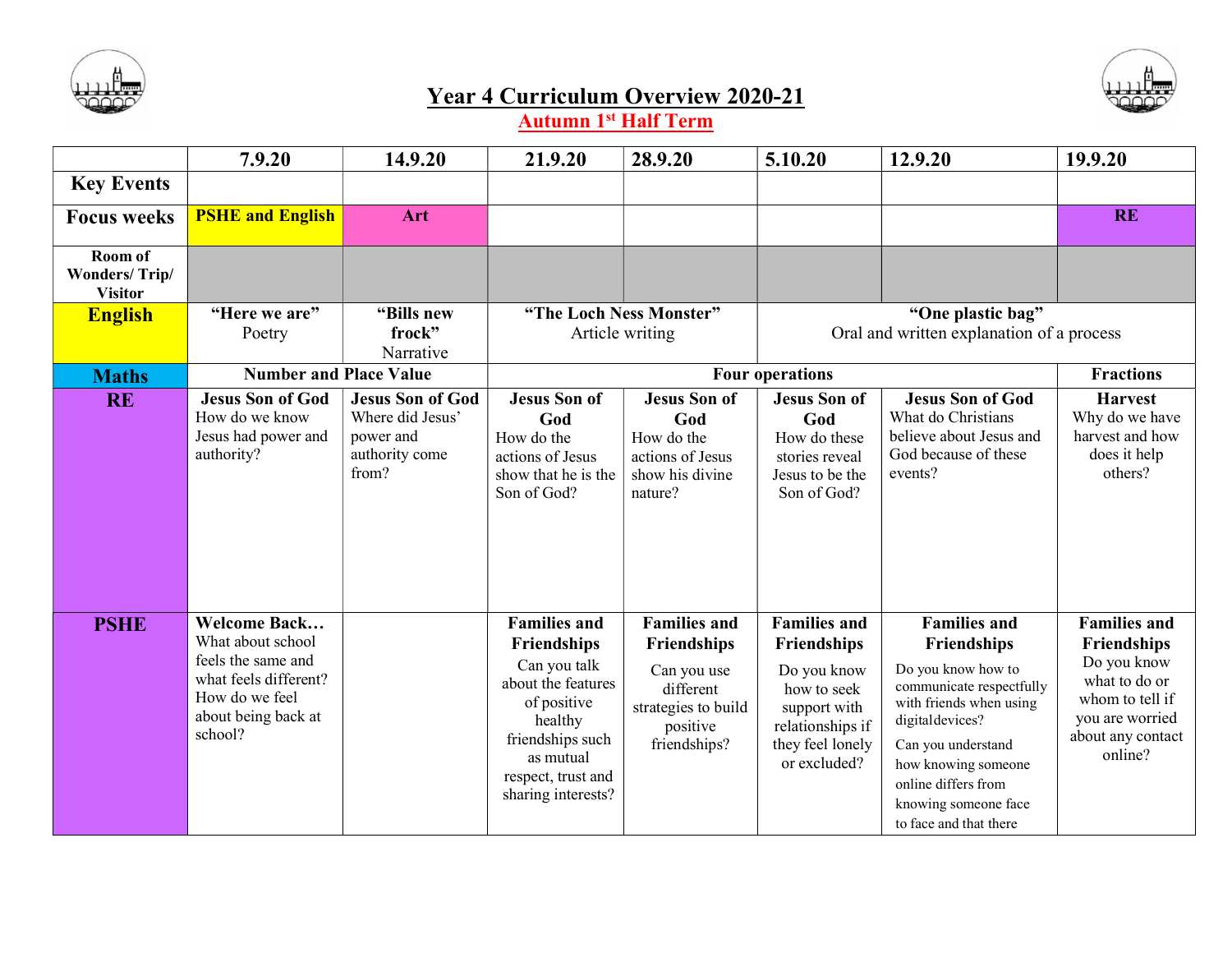

## Year 4 Curriculum Overview 2020-21



| designed by             |                                                                       |                     | $\sim$ called the $\sim$ in the $\sim$ 2020 21 |                     |                           | $\begin{picture}(120,10) \put(0,0){\line(1,0){10}} \put(15,0){\line(1,0){10}} \put(15,0){\line(1,0){10}} \put(15,0){\line(1,0){10}} \put(15,0){\line(1,0){10}} \put(15,0){\line(1,0){10}} \put(15,0){\line(1,0){10}} \put(15,0){\line(1,0){10}} \put(15,0){\line(1,0){10}} \put(15,0){\line(1,0){10}} \put(15,0){\line(1,0){10}} \put(15,0){\line($ |  |  |
|-------------------------|-----------------------------------------------------------------------|---------------------|------------------------------------------------|---------------------|---------------------------|-----------------------------------------------------------------------------------------------------------------------------------------------------------------------------------------------------------------------------------------------------------------------------------------------------------------------------------------------------|--|--|
|                         |                                                                       |                     |                                                |                     | are risks in              |                                                                                                                                                                                                                                                                                                                                                     |  |  |
|                         |                                                                       |                     |                                                |                     | communicating with        |                                                                                                                                                                                                                                                                                                                                                     |  |  |
|                         |                                                                       |                     |                                                |                     | someone you don't         |                                                                                                                                                                                                                                                                                                                                                     |  |  |
|                         |                                                                       |                     |                                                |                     | know?                     |                                                                                                                                                                                                                                                                                                                                                     |  |  |
|                         |                                                                       |                     |                                                |                     |                           |                                                                                                                                                                                                                                                                                                                                                     |  |  |
| <b>Science</b>          | Sound                                                                 | <b>Sound</b>        | <b>Sound</b>                                   | Sound               | Sound                     |                                                                                                                                                                                                                                                                                                                                                     |  |  |
|                         | How are sounds                                                        | How does sound      | Are there                                      | Are there           | Do sounds get fainter     |                                                                                                                                                                                                                                                                                                                                                     |  |  |
|                         | made?                                                                 | travel to the ear?  | patterns                                       | patterns            | as the distance from      |                                                                                                                                                                                                                                                                                                                                                     |  |  |
|                         |                                                                       |                     | between the                                    | between the         | the sound source          |                                                                                                                                                                                                                                                                                                                                                     |  |  |
|                         |                                                                       |                     | pitch of a sound                               | volume of a         | increases?                |                                                                                                                                                                                                                                                                                                                                                     |  |  |
|                         |                                                                       |                     | and features of                                | sound and the       |                           |                                                                                                                                                                                                                                                                                                                                                     |  |  |
|                         |                                                                       |                     | the object that                                | strength of the     |                           |                                                                                                                                                                                                                                                                                                                                                     |  |  |
|                         |                                                                       |                     | produced it?                                   | vibrations that     |                           |                                                                                                                                                                                                                                                                                                                                                     |  |  |
|                         |                                                                       |                     |                                                | produced it?        |                           |                                                                                                                                                                                                                                                                                                                                                     |  |  |
| <b>Geography</b>        | Recycling                                                             | <b>Recycling</b>    | Recycling                                      | <b>Recycling</b>    |                           |                                                                                                                                                                                                                                                                                                                                                     |  |  |
|                         | What is recycling                                                     | What effect does    | How is plastic                                 | How can we          |                           |                                                                                                                                                                                                                                                                                                                                                     |  |  |
|                         | and why do we do                                                      | recycling have      | pollution                                      | Reduce, Reuse       |                           |                                                                                                                                                                                                                                                                                                                                                     |  |  |
|                         | it?                                                                   | on our              | effecting our                                  | and Recycle         |                           |                                                                                                                                                                                                                                                                                                                                                     |  |  |
|                         |                                                                       | environment?        | environment?                                   | effectively?        |                           |                                                                                                                                                                                                                                                                                                                                                     |  |  |
| <b>History</b>          | <b>Anglo Saxons</b>                                                   | <b>Anglo Saxons</b> | <b>Anglo Saxons</b>                            | <b>Anglo Saxons</b> | <b>Anglo Saxons</b>       | <b>Anglo Saxons</b>                                                                                                                                                                                                                                                                                                                                 |  |  |
|                         | Where did the                                                         | What was the        | Anglo Saxons-                                  | How great was       | How effective was         | Were Saxon                                                                                                                                                                                                                                                                                                                                          |  |  |
|                         | early Anglo                                                           | mystery of the      | the coming of                                  | Alfred the          | Anglo Saxon justice?      | times really the                                                                                                                                                                                                                                                                                                                                    |  |  |
|                         | Saxons live and                                                       | empty Saxon         | Christianity                                   | Great?              |                           | 'Dark Ages'?                                                                                                                                                                                                                                                                                                                                        |  |  |
|                         | how do we know?                                                       | graves?             |                                                |                     |                           |                                                                                                                                                                                                                                                                                                                                                     |  |  |
|                         |                                                                       |                     |                                                |                     |                           |                                                                                                                                                                                                                                                                                                                                                     |  |  |
|                         |                                                                       |                     |                                                |                     |                           |                                                                                                                                                                                                                                                                                                                                                     |  |  |
|                         |                                                                       |                     |                                                |                     |                           |                                                                                                                                                                                                                                                                                                                                                     |  |  |
| <b>Art &amp; Design</b> | <b>Recycled</b>                                                       | <b>Recycled</b>     | <b>Recycled</b>                                | Recycled            | <b>Recycled materials</b> |                                                                                                                                                                                                                                                                                                                                                     |  |  |
|                         | materials                                                             | materials           | materials                                      | materials           | sculpture                 |                                                                                                                                                                                                                                                                                                                                                     |  |  |
|                         | sculpture                                                             | sculpture           | sculpture                                      | sculpture           |                           |                                                                                                                                                                                                                                                                                                                                                     |  |  |
| D&T                     |                                                                       |                     |                                                |                     |                           |                                                                                                                                                                                                                                                                                                                                                     |  |  |
| <b>Music</b>            | Mama Mia - Charanga                                                   |                     |                                                |                     |                           |                                                                                                                                                                                                                                                                                                                                                     |  |  |
| <b>Computing</b>        | Digital research – Using different search engines to research a topic |                     |                                                |                     |                           |                                                                                                                                                                                                                                                                                                                                                     |  |  |